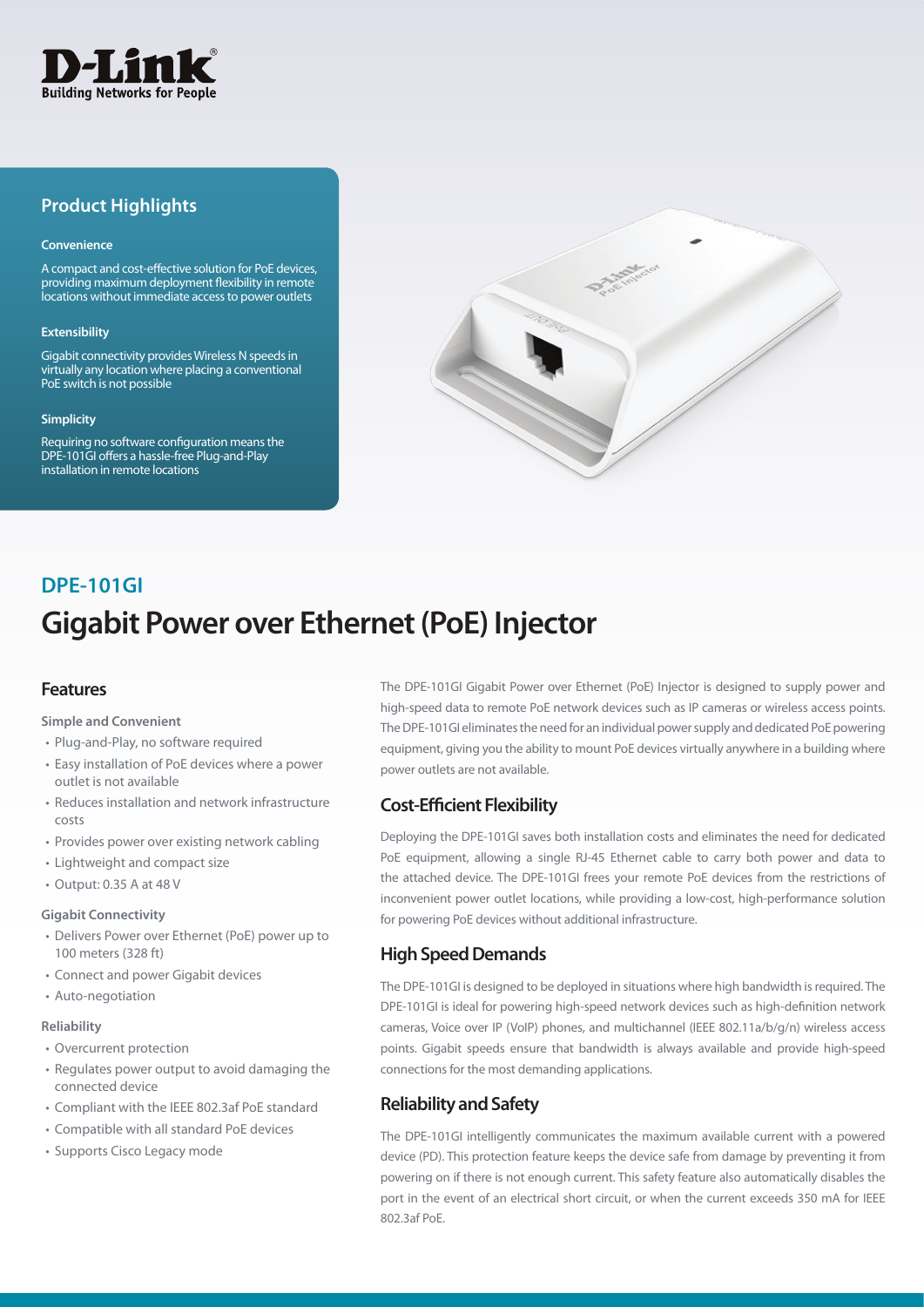

## **Typical Installation Diagram**



| <b>Technical Specifications</b>    |                                                                                          |                                                                                                            |  |
|------------------------------------|------------------------------------------------------------------------------------------|------------------------------------------------------------------------------------------------------------|--|
| Interface                          |                                                                                          |                                                                                                            |  |
| PoE + Data Port (Out)              | • 1 x 10/100/1000BASE-T PoE port<br>· IEEE 802.3 Ethernet<br>• IEEE 802.3u Fast Ethernet | • Supports half/full-duplex<br>· IEEE 802.3ab Gigabit Ethernet<br>• IEEE 802.3af Power over Ethernet (PoE) |  |
| Data Port (In)                     | • 1 x 10/100/1000BASE-T port<br>· IEEE 802.3 Ethernet<br>• IEEE 802.3u Fast Ethernet     | • Supports half/full-duplex<br>· IEEE 802.3ab Gigabit Ethernet                                             |  |
| <b>LED</b> Indicators              | · Blue: Power On                                                                         | · Green: Link On                                                                                           |  |
| Physical                           |                                                                                          |                                                                                                            |  |
| Dimensions $(L \times W \times H)$ | $\cdot$ 109.8 x 62.2 x 24.5 mm (4.32 x 2.45 x 0.96 in)                                   |                                                                                                            |  |
| Weight                             | $\cdot$ 70 g (0.15 lbs)                                                                  |                                                                                                            |  |
| Power                              | • Output: 0.35 A at 48 V<br>• Max consumption: 16.8 W                                    | • Power adapter: 0.4 A at 48 V (replaceable AC plug)                                                       |  |
| Temperature                        | • Operating: 0 to 50 °C (32 to 122 °F)                                                   | • Storage: -30 to 70 °C (-22 to 158 °F)                                                                    |  |